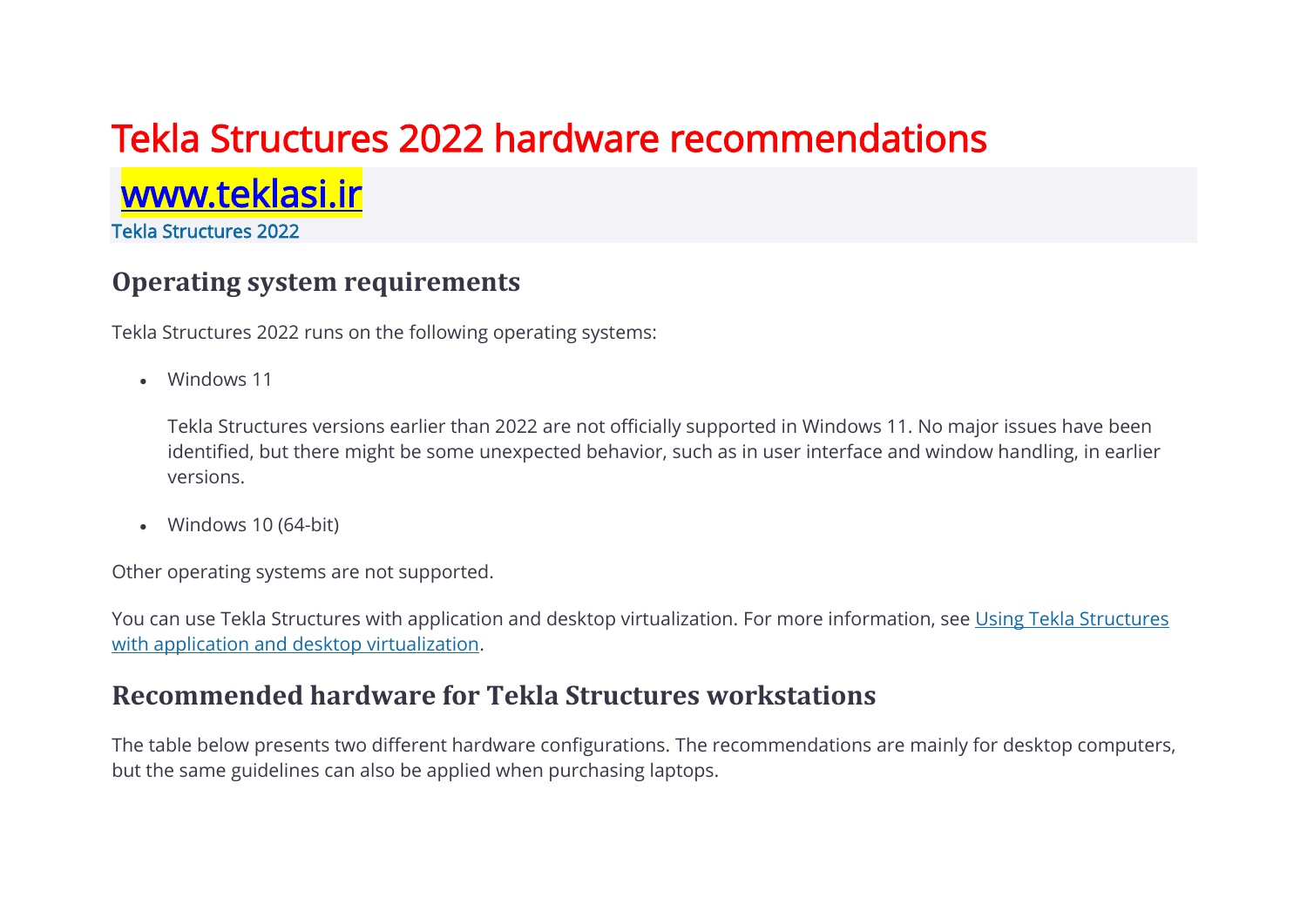These hardware recommendations are based on tested configurations for Tekla Structures. You can use other configurations if they are more optimal for your intended use. Various comparisons are available on the internet to evaluate other hardware against our recommendations. For example, see these comparisons [for GPUs](https://www.videocardbenchmark.net/) and [for CPUs.](https://www.cpubenchmark.net/)

Before purchasing a large number of computers for Tekla Structures users, test and verify the configuration first with one or two computers.

|                         | <b>Recommendation</b>                                     | <b>Best performance</b>                                            |
|-------------------------|-----------------------------------------------------------|--------------------------------------------------------------------|
| <b>Operating system</b> | Windows 11 or Windows 10 (64-bit)                         | Windows 11 or Windows 10 (64 bit)                                  |
| <b>Memory</b>           | $16+GB$                                                   | $32+GB$                                                            |
| <b>Hard disk</b>        | 1 TB, SSD                                                 | 2TB, PCIe NVMe M.2 SSD                                             |
| <b>Processor</b>        | Intel® Core™ i7 CPU 3 GHz or higher, or equivalent AMD    | Intel® Core™ i9 CPU 4 GHz or higher, or equivalent AMD             |
| Graphics card*          | Two monitor support, such as NVIDIA GeForce RTX 2060/2080 | Two monitor support, such as RTX 3000 -series (3080/3090) or newer |
| <b>Monitors</b>         | Two 27 inch 2560x1440                                     | 43 inch 4K or two 30 inch 2560x1600                                |
| Mouse**                 | 3-button wheel mouse                                      | Cordless 3-button wheel mouse and a 3D connexion SpacePilot        |
| <b>Backup equipment</b> | <b>External hard drive</b>                                | <b>External hard drive with scheduled backups</b>                  |
| <b>Network adapter</b>  | $100$ Mbit/s IPv4 or IPv6                                 | <b>Gbit/s IPv4 or IPv6</b>                                         |

# <www.teklasi.ir>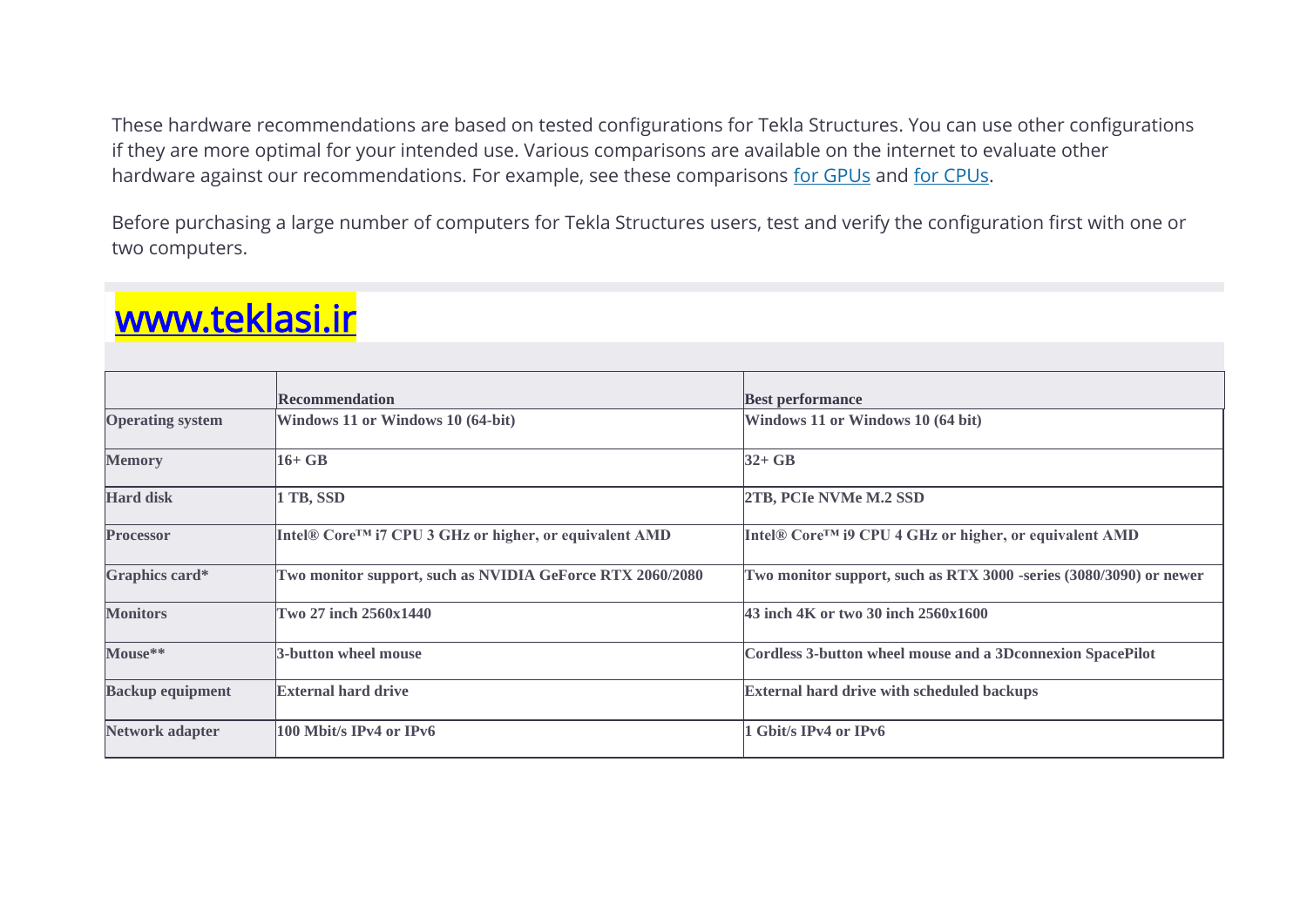\*Tekla Structures rendering can use DirectX or OpenGL technology. DirectX rendering mode is better optimized for modern graphics cards. We recommend prioritizing DirectX performance when choosing a graphics card. Our recommendations are based on testing of the NVIDIA graphics processor. Other graphics cards might also be suitable, but they have not been tested.

\*\*A 3-button wheel mouse is always required to be able to finish some commands, and to zoom, pan, and rotate. Tekla Structures also supports using 3D mice provided by 3Dconnexion together with a regular mouse to enhance zooming, panning, and rotating. To use a 3D mouse, install the 3Dconnexion Device extension from [Tekla Warehouse.](https://warehouse.tekla.com/#!/catalog/details/f132539e-5116-4238-b5f8-e2e81f4ac6e9)

# **Graphics card configuration**

Note: Ensure that your graphics card is set up to use a high performance profile with Tekla Structures.

You can check and assign the profile in the configuration tool provided by the graphics card manufacturer, or in [Windows](https://teklastructures.support.tekla.com/support-articles/selecting-correct-graphics-card-tekla-structures-windows)  [settings.](https://teklastructures.support.tekla.com/support-articles/selecting-correct-graphics-card-tekla-structures-windows) The graphics card configuration is especially important on laptop computers, which might be configured to maximize power saving. By default, many systems use a less powerful integrated graphics processor for Tekla Structures instead of the more powerful dedicated graphics card unless you change the setting.

In addition to the main Tekla Structures software, other software components also affect how the 3D models are drawn on your computer:

Your computer uses the standard drivers provided by the graphics card manufacturer when drawing the 3D view in Tekla Structures. We recommend that you regularly check for updates to the graphics drivers from the manufacturer's website.

Before upgrading the drivers on a large number of computers, test the driver version first to ensure the update does not introduce problems in the 3D views in Tekla Structures.

# **Further tools to help you choose Tekla Structures workstation hardware**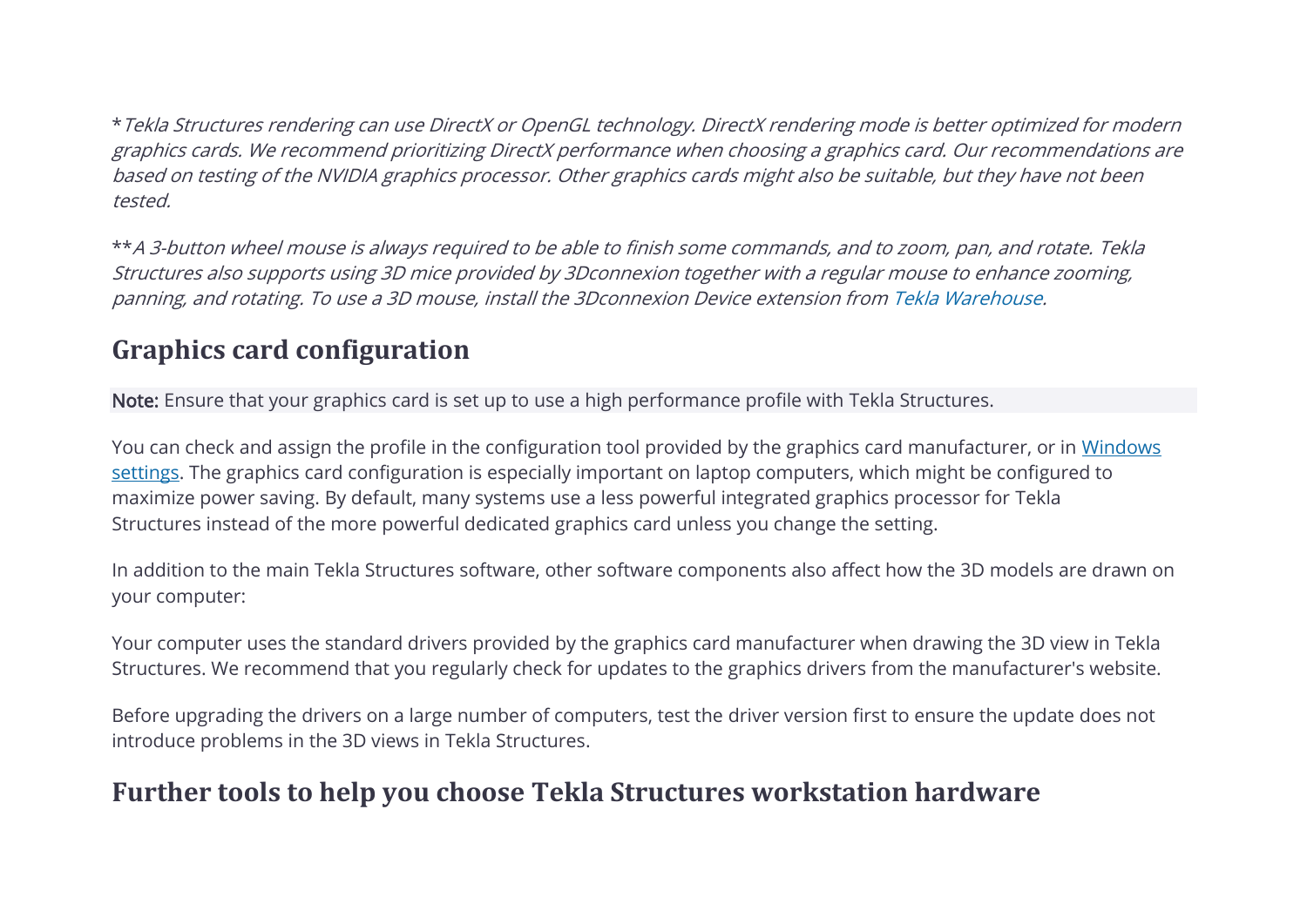Join the discussion at Tekla Discussion Forum > Tekla Structures [Forums > Hardware & operating system](https://forum.tekla.com/index.php?/forum/245-hardware-operating-system/) to exchange experiences with other users.

You can [install TeklaMark from Tekla Warehouse](https://warehouse.tekla.com/#!/catalog/details/ucac83627-77c6-4e39-a67e-400379dca22a) to test the graphics performance of your setup and compare it to statistics from other users. For more information and statistics, see [the TeklaMark support article.](https://teklastructures.support.tekla.com/support-articles/teklamark)

# **Requirements for connecting to Tekla Online services**

Tekla Online services provide comprehensive learning and support resources, software installation package downloads, cloud-based sharing, and various add-on tools that enhance your use of the software.

To ensure full access, follow the [requirements for connecting to](https://teklastructures.support.tekla.com/support-articles/requirements-connecting-tekla-online-services) Tekla Online services.

# **Tekla License Server**

Tekla License Server is required for on-premises licensing.

- We recommend that you upgrade to the latest available license server version. You can install the license server on any computer that meets the Tekla Structures hardware recommendations.
- If the license server is installed on a different computer, there are additional considerations for the hardware and operating system. See the separate [Tekla License Server 2022 hardware recommendations.](https://support.tekla.com/topic/en/62066/73110/GUID-2CD20CF2-3090-476A-9C22-F6DCDD728BAA?anchor=GUID-A77E2DD5-8D19-4D26-9B34-86FFA2608942)

#### Note:

This version is not yet available for download. You can continue to use the latest available version with Tekla Structures 2022.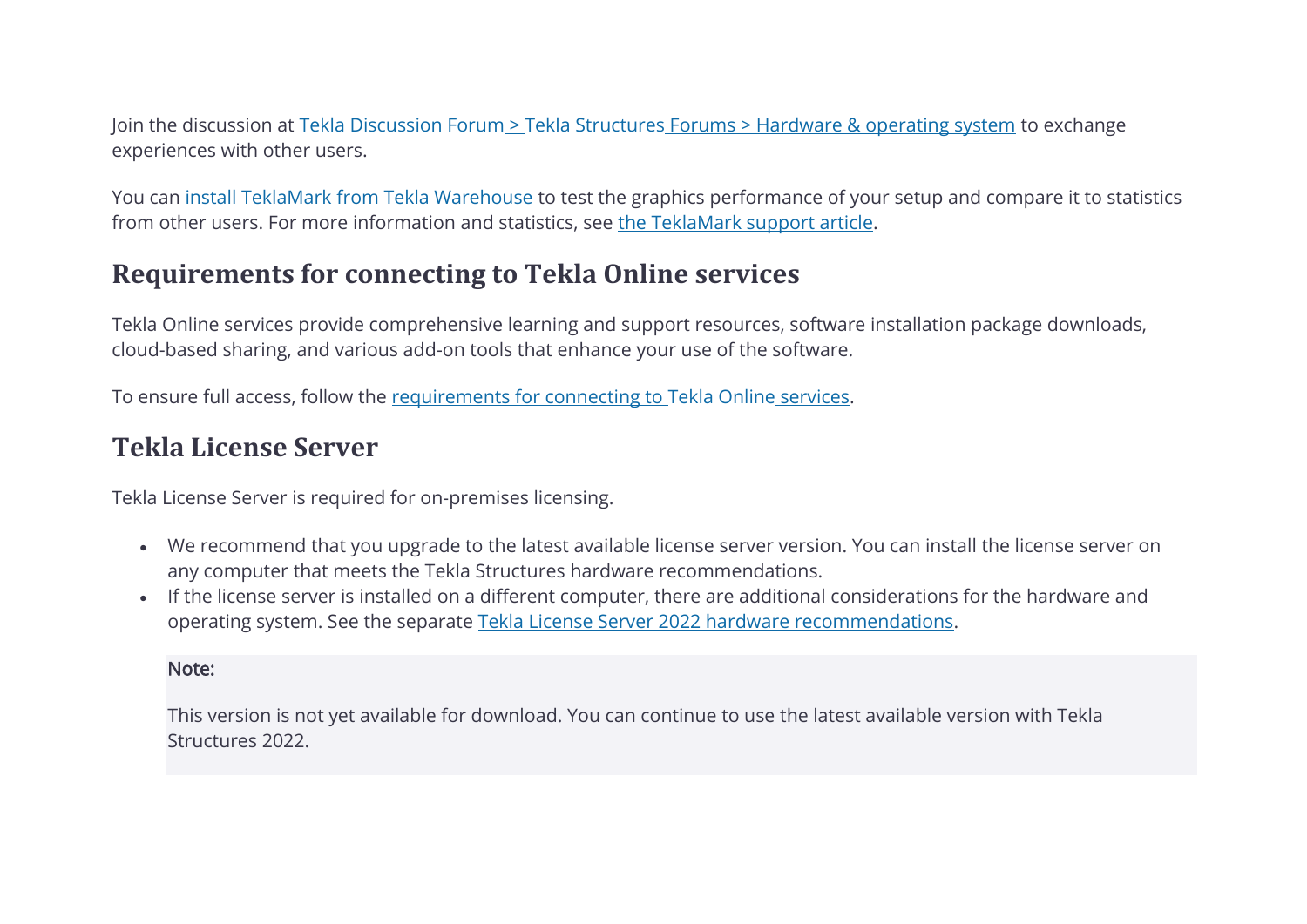• If you use different versions of Tekla Structures, check the license server compatibility before you upgrade your license server.

### **Tekla Structures multi-user server**

If you use the Tekla Structures multi-user server, we recommend that you always install the latest available version.

For more information, see Tekla Structures multi-user server 2.5.0 hardware recommendations.

## **Printers**

Tekla Structures uses the standard Windows printer drivers provided by the manufacturer of the printer. You can install the most recent driver from the manufacturer's website.

### **Additional necessary software components**

Tekla Structures requires the following redistributable packages:

- Microsoft .NET Framework 4.8
- Microsoft Visual C++ 2010 Redistributable (x64) 10.0.40219
- Microsoft Visual C++ 2010 Redistributable (x86) 10.0.40219
- Microsoft Visual C++ 2013 Redistributable (x64) 12.0.40664
- Microsoft Visual C++ 2013 Redistributable (x86) 12.0.40664
- Microsoft Visual C++ 2015-2019 Redistributable (x64) 14.29.30135
- Microsoft Visual C++ 2015-2019 Redistributable (x86) 14.29.30135

If these redistributable packages or newer versions of them are not already installed on your computer, they are automatically installed during the Tekla Structures software installation.